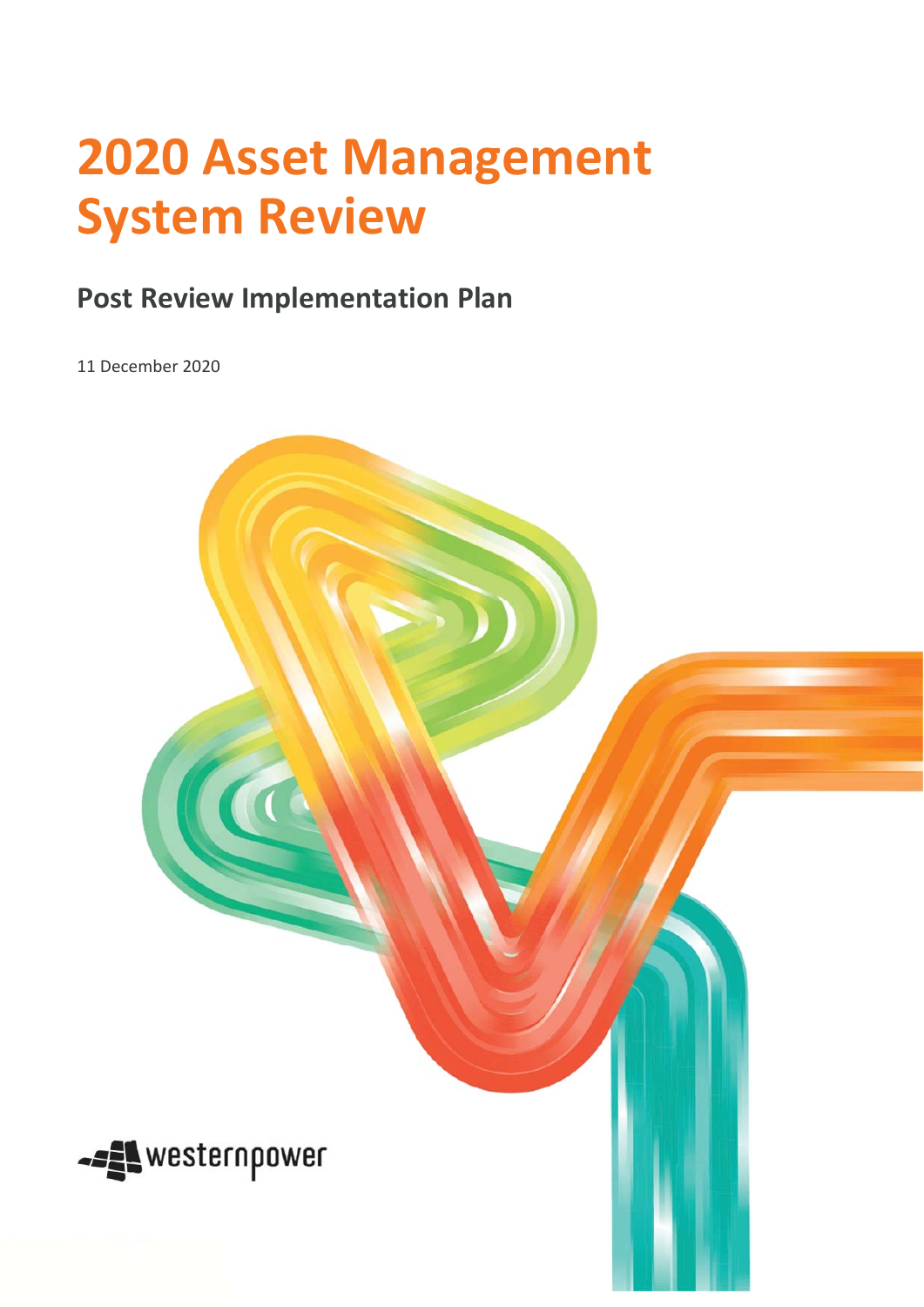#### **An appropriate citation for this paper is:**

2020 Asset Management System Review ‐ Post Review Implementation Plan

#### **Western Power**

363 Wellington Street Perth WA 6000 GPO Box L921 Perth WA 6842

T: 13 10 87 | Fax: 08 9225 2660 TTY 1800 13 13 51 | TIS 13 14 50

Electricity Networks Corporation ABN 18 540 492 861

enquiry@westernpower.com.au westernpower.com.au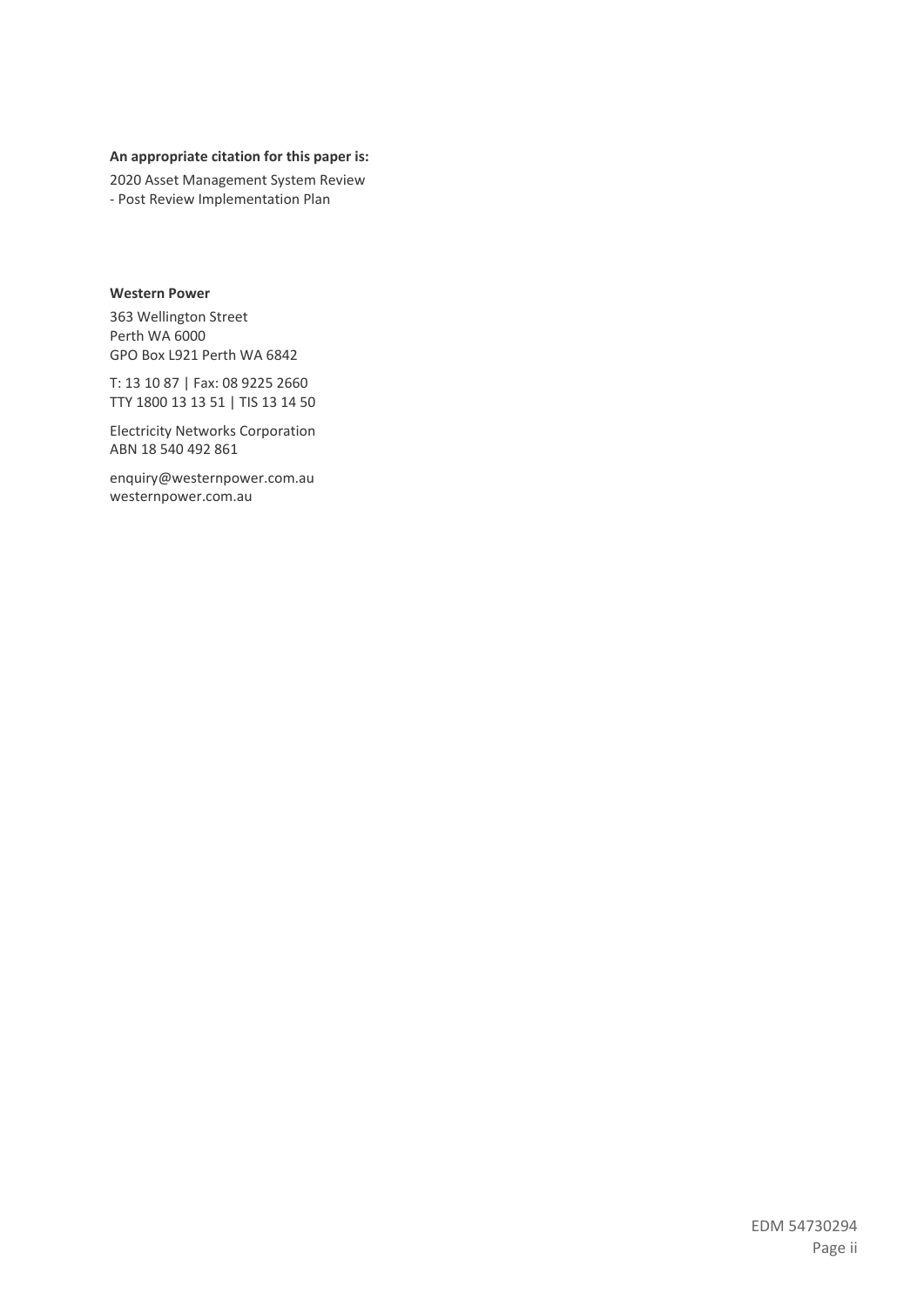### **Reference Western Power Electricity Transmission Licence (ETL2) and Electricity Distribution Licence (EDL1) Asset Management System Review (AMSR) 2020 : Post Review Implementation Plan**

| Recommendation<br>reference | Reference Asset<br>Management<br>Process/<br><b>Effectiveness</b><br>Criteria                                                                                                                                                                                                                                                                                                                         | Reviewer's recommendation                                                                                                                                                                                                                                                                                                                                                                                                                                                                                                                                                                                                                                                                                                                                                                                                                                               | Action proposed to be taken by Western<br>Power                                                                                                                                                                                                                                                                                                                                                                                                                                                                                                                                                                                                                                                                                                                                                                                                                                                                                                                                      | Responsible<br>person(s) | Target<br>completion<br>date |
|-----------------------------|-------------------------------------------------------------------------------------------------------------------------------------------------------------------------------------------------------------------------------------------------------------------------------------------------------------------------------------------------------------------------------------------------------|-------------------------------------------------------------------------------------------------------------------------------------------------------------------------------------------------------------------------------------------------------------------------------------------------------------------------------------------------------------------------------------------------------------------------------------------------------------------------------------------------------------------------------------------------------------------------------------------------------------------------------------------------------------------------------------------------------------------------------------------------------------------------------------------------------------------------------------------------------------------------|--------------------------------------------------------------------------------------------------------------------------------------------------------------------------------------------------------------------------------------------------------------------------------------------------------------------------------------------------------------------------------------------------------------------------------------------------------------------------------------------------------------------------------------------------------------------------------------------------------------------------------------------------------------------------------------------------------------------------------------------------------------------------------------------------------------------------------------------------------------------------------------------------------------------------------------------------------------------------------------|--------------------------|------------------------------|
| REC:01/2020                 | $AMP 1 - Asset$<br><b>Planning</b><br><b>Effectiveness</b><br>Criteria 1.4 - Non-<br>asset options (e.g.<br>demand<br>management) are<br>considered<br>$AMP 2 - Asset$<br><b>Creation &amp;</b><br><b>Acquisition</b><br><b>Effectiveness</b><br>Criteria 2.1 - Full<br>project<br>evaluations are<br>undertaken for<br>new assets,<br>including<br>comparative<br>assessment of<br>non-asset options | We recommend that Western Power further<br>develop, and ensure implementation of their<br>framework for identifying, exploring, and<br>progressing non-asset options (e.g. Demand<br>Management) to address identified network<br>and asset needs. This should involve<br>clarifying and communicating the purpose<br>and function of non-asset options in<br>deferring the need for Western Power<br>investment and consequently additions to<br>the Regulatory Asset Base.<br>To satisfy the requirement of this criteria it<br>would normally be expected that the<br>following existed:<br>Non-Asset Strategy<br>$\bullet$<br>The establishment of clear processes,<br>$\bullet$<br>criteria and thresholds for potential Non-<br>Asset solutions in order to implement the<br>strategy<br>A Non-Asset Program established,<br>implemented, governed, and monitored | The review report acknowledges that<br>Western Power has a range of existing<br>processes for assessment of non-asset<br>options as a part of its asset management<br>decision making. It is further acknowledged<br>that the investment during the review period<br>did not include any major investment in<br>network augmentation. The report further<br>acknowledges that Western Power has<br>implemented initiatives such as demand<br>response and is further investigating non-<br>network alternatives to mitigate network<br>risks due to increased penetration of<br>renewable energy.<br>The Electricity Network Access Code has<br>been amended and was gazetted on 18<br>September 2020. The amended Access Code<br>introduces requirements on Western Power<br>that are aligned with the review<br>recommendation. The Code requires<br>Western Power to publish an Alternative<br>Options strategy and Network Opportunities<br>Map amongst other requirements. Non- |                          |                              |

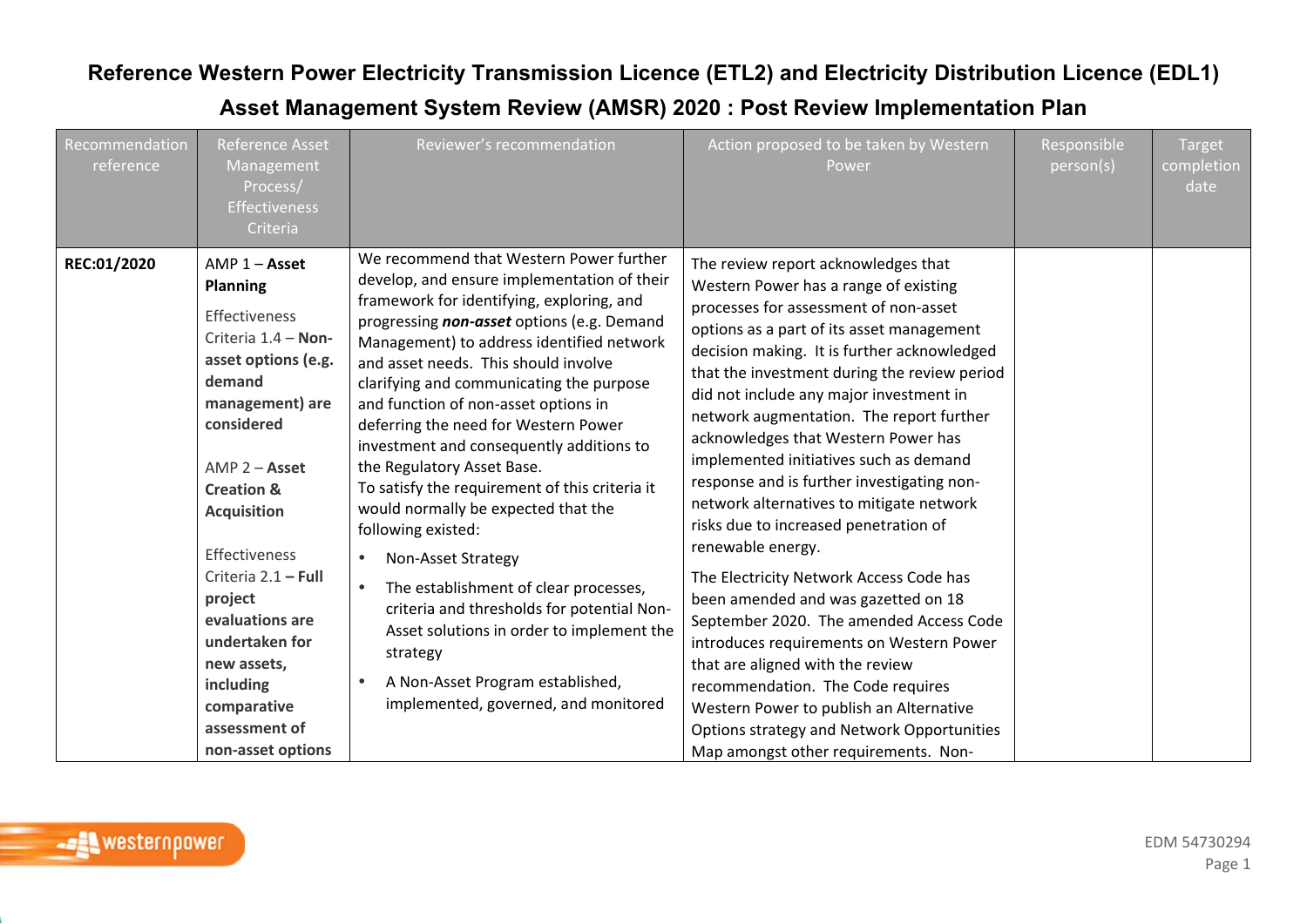| Recommendation<br>reference | <b>Reference Asset</b><br>Management<br>Process/<br><b>Effectiveness</b><br>Criteria | Reviewer's recommendation                                                                                                                                                                                                                                                                                                                                                                                 | Action proposed to be taken by Western<br>Power                                                                                                                                                                                                                                                                                                                                                                                                                                                                                                                                                                                                                                                                                                                                                                                                                                                         | Responsible<br>person(s)                          | Target<br>completion<br>date |
|-----------------------------|--------------------------------------------------------------------------------------|-----------------------------------------------------------------------------------------------------------------------------------------------------------------------------------------------------------------------------------------------------------------------------------------------------------------------------------------------------------------------------------------------------------|---------------------------------------------------------------------------------------------------------------------------------------------------------------------------------------------------------------------------------------------------------------------------------------------------------------------------------------------------------------------------------------------------------------------------------------------------------------------------------------------------------------------------------------------------------------------------------------------------------------------------------------------------------------------------------------------------------------------------------------------------------------------------------------------------------------------------------------------------------------------------------------------------------|---------------------------------------------------|------------------------------|
|                             |                                                                                      | Embedding in the Investment<br>$\bullet$<br>Governance Framework the requirement<br>for non-asset options to be actively<br>explored and reported on for all<br>investments above the pre-determined<br>threshold; and Management reporting<br>on the above, including reporting on<br>non-asset deliberations through the<br><b>Investment Governance Framework</b><br>compliance reporting arrangements | asset solutions are integral to the Alternative<br>Options as defined in the Access Code.<br>Western Power will implement actions that<br>will address the Asset Management System<br>review recommendations, whilst also<br>addressing the requirements under the<br>revised Access Code. These actions are<br>discussed below:<br>01.01. Develop Alternative Options Standard<br>Defines how WP will investigate,<br>$\bullet$<br>develop, assess, implement and report<br>on potential alternative options<br>including non-asset options<br>Defines when alternative options<br>$\bullet$<br>assessments are undertaken and how<br>the outcomes are recorded<br>Defines how a Network Opportunities<br>$\bullet$<br>Map is developed<br>Defines how Western Power will<br>$\bullet$<br>engage potential solution providers to<br>encourage alternative options and<br>implement alternative options | <b>Head of Function</b><br>Grid<br>Transformation | <b>June 2021</b>             |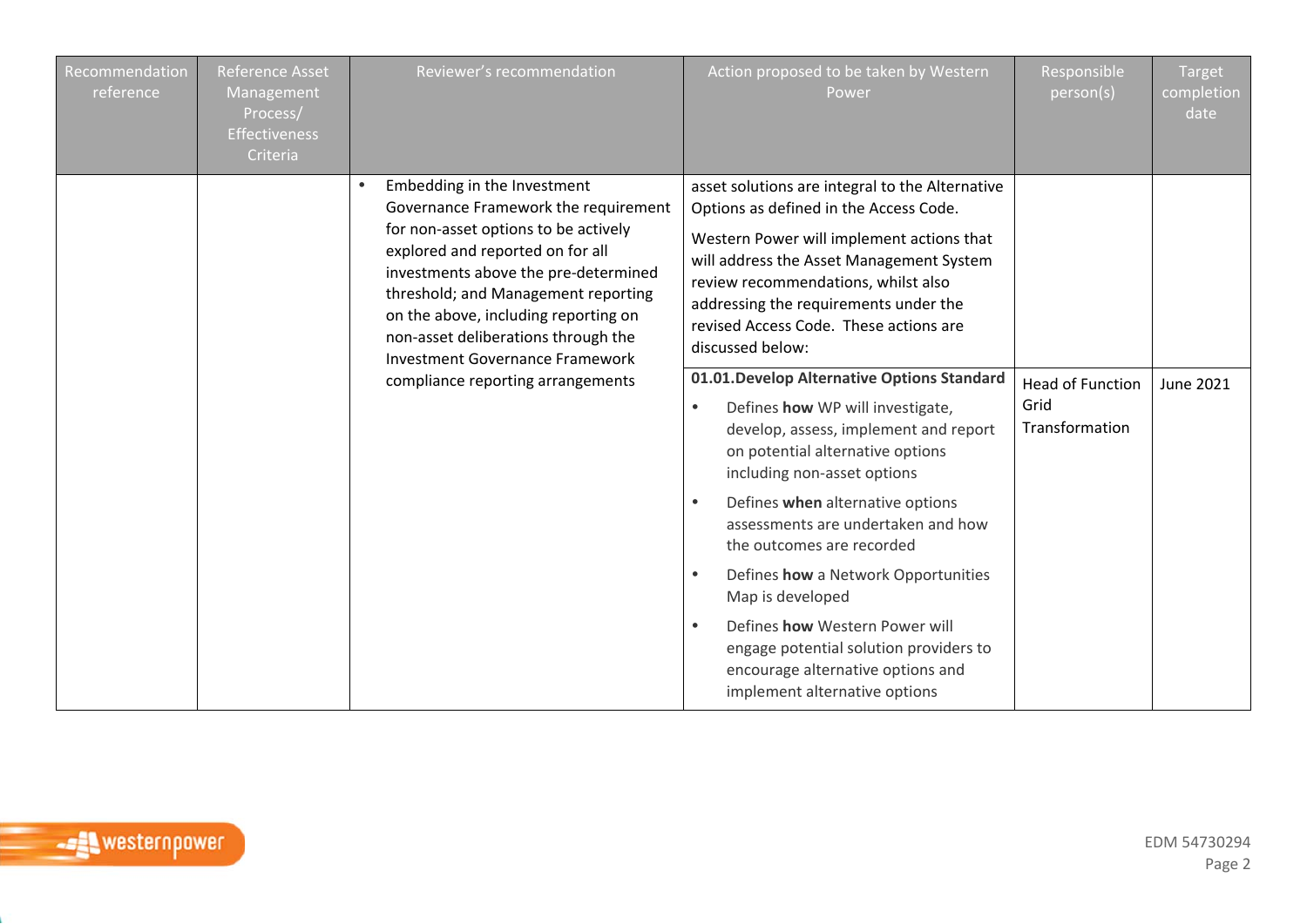| Recommendation<br>reference | Reference Asset<br>Management<br>Process/<br><b>Effectiveness</b><br>Criteria                                            | Reviewer's recommendation                                                                                                                                                                                                                                                                     | Action proposed to be taken by Western<br>Power                                                                                                                                                                                                                                                                                                      | Responsible<br>person(s)                                                                  | <b>Target</b><br>completion<br>date |
|-----------------------------|--------------------------------------------------------------------------------------------------------------------------|-----------------------------------------------------------------------------------------------------------------------------------------------------------------------------------------------------------------------------------------------------------------------------------------------|------------------------------------------------------------------------------------------------------------------------------------------------------------------------------------------------------------------------------------------------------------------------------------------------------------------------------------------------------|-------------------------------------------------------------------------------------------|-------------------------------------|
|                             |                                                                                                                          |                                                                                                                                                                                                                                                                                               | 01.02. Develop and publish Alternative<br><b>Options Strategy</b><br>To include non-asset options strategy<br>$\bullet$<br>and address all requirements of the<br>Access Code from Alternative Options<br>strategy                                                                                                                                   | <b>Head of Function</b><br>Grid<br>Transformation                                         | October<br>2021                     |
|                             |                                                                                                                          |                                                                                                                                                                                                                                                                                               | 01.03. Develop and publish a Network<br><b>Opportunities Map</b>                                                                                                                                                                                                                                                                                     | <b>Head of Function</b><br>Grid<br>Transformation                                         | October<br>2021                     |
|                             |                                                                                                                          |                                                                                                                                                                                                                                                                                               | 01.04. Embed Alternative Options Standard<br>and Strategy in Western Power's AMS<br>and IGF<br>Roll out Alternative Options Standard<br>and Strategy to all responsible for<br>implementation<br>Update Asset Management System and<br>Investment Governance Framework (as<br>applicable)                                                            | <b>Head of Function</b><br>Asset<br>Performance<br>(AMS)<br>Finance and<br>Metering (IGF) | October<br>2021                     |
| REC:02/2020                 | AMP 1 - Asset<br><b>Planning</b><br>Effectiveness<br>Criteria:<br>$1.5$ – Life cycle<br>costs of owning<br>and operating | We recommend that Western Power:<br>Document an approach for the<br>a.<br>development of asset whole-of-lifecycle<br>costs, and for its application in the asset<br>planning and in the asset investment<br>decision making process. This approach<br>for whole-of-life asset costing, should | The review report acknowledges that<br>Western Power has a range of existing<br>processes for assessment of cost evaluation<br>as a part of its asset management decision<br>making process. The opportunity and the<br>extent to which life cycle cost evaluations<br>are undertaken is dependent on the<br>situation. The report acknowledges that |                                                                                           |                                     |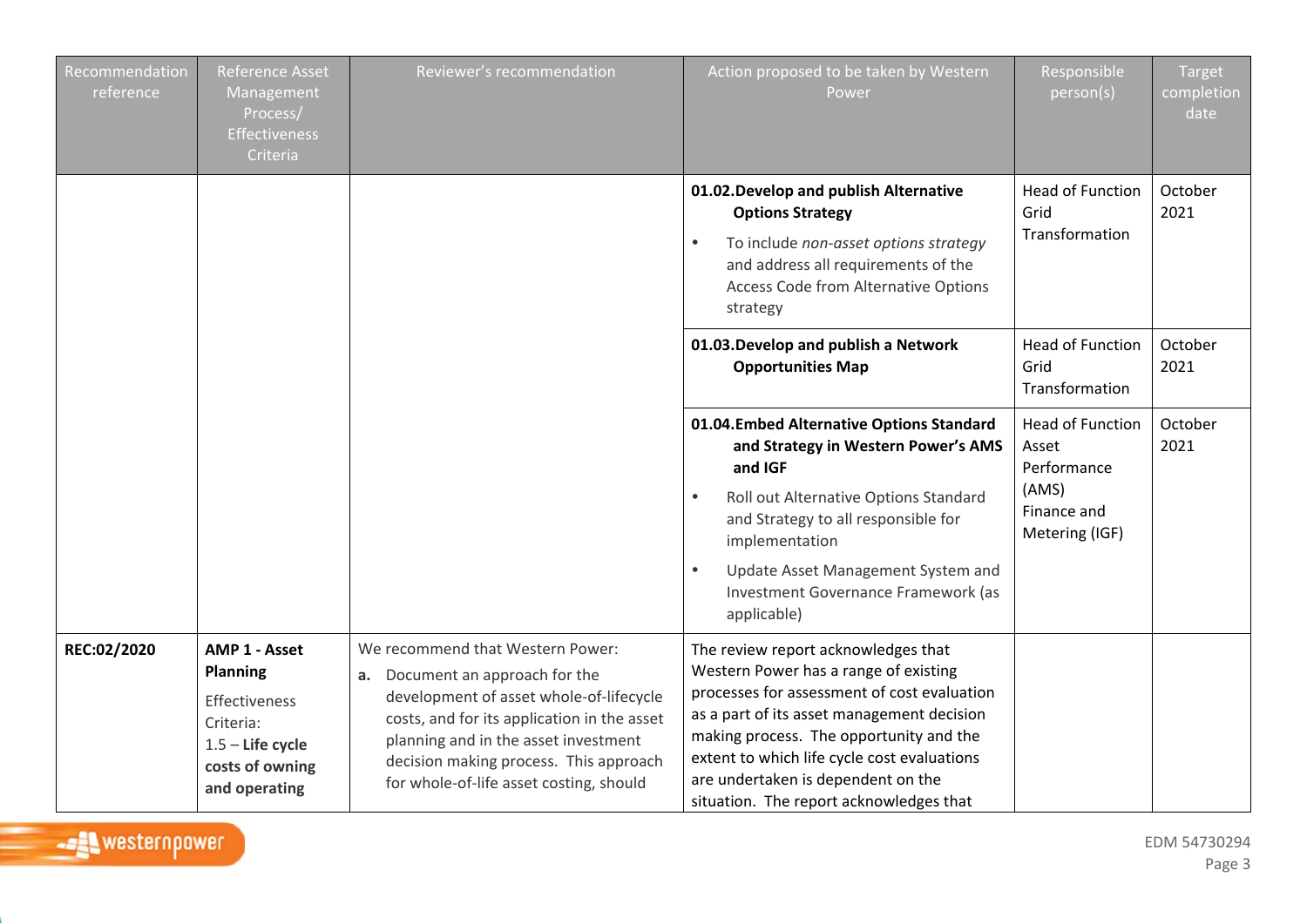| Recommendation<br>reference | Reference Asset<br>Management<br>Process/<br><b>Effectiveness</b><br>Criteria                                                                                   | Reviewer's recommendation                                                                                                                                                                                                                                                                                                                                                                                                                                                                                                                                                                                                                                                                                                                                                                                                                                                                                                                                                                                                                                                                      | Action proposed to be taken by Western<br>Power                                                                                                                                                                                                                                                                                                                                                                                                                                                                                                                                                                                                                                                                                                                                                                                                                                                                                                                                                                                               | Responsible<br>person(s)                                                   | <b>Target</b><br>completion<br>date |
|-----------------------------|-----------------------------------------------------------------------------------------------------------------------------------------------------------------|------------------------------------------------------------------------------------------------------------------------------------------------------------------------------------------------------------------------------------------------------------------------------------------------------------------------------------------------------------------------------------------------------------------------------------------------------------------------------------------------------------------------------------------------------------------------------------------------------------------------------------------------------------------------------------------------------------------------------------------------------------------------------------------------------------------------------------------------------------------------------------------------------------------------------------------------------------------------------------------------------------------------------------------------------------------------------------------------|-----------------------------------------------------------------------------------------------------------------------------------------------------------------------------------------------------------------------------------------------------------------------------------------------------------------------------------------------------------------------------------------------------------------------------------------------------------------------------------------------------------------------------------------------------------------------------------------------------------------------------------------------------------------------------------------------------------------------------------------------------------------------------------------------------------------------------------------------------------------------------------------------------------------------------------------------------------------------------------------------------------------------------------------------|----------------------------------------------------------------------------|-------------------------------------|
|                             | assets are<br>assessed<br>$AMP 2 - Asset$<br>Creation &<br>Acquisition<br>Effectiveness<br>Criteria:<br>$2.2$ – Evaluations<br>include all life-<br>cycle costs | cover the following considerations on a<br>net-present or net-future value basis:<br>an asset's up-front capital costs;<br>ongoing maintenance and service costs;<br>$\bullet$<br>risk costs associated with the asset due<br>$\bullet$<br>to deteriorating performance for e.g.<br>obsolescence, or non-compliance with<br>regulatory requirements;<br>mid-life refurbishment costs; and<br>$\bullet$<br>end-of-life retirement, and disposal costs<br>or residual value.<br>Within the above guideline, establish (or<br>$\mathbf b$ .<br>reinforce) a requirement that whole-of-<br>life cycle costs be considered as standard<br>rigour in asset planning and investment<br>decisions, and that these considerations<br>be explicitly evident in the business case<br>documentation as evidence that the<br>matter has been appropriately<br>considered.<br>In our opinion the above should also capture<br>the treatment of risk costs, which is<br>particularly deficient in relation to<br>transmission assets:<br>c. We recommend that Western Power<br>further develop the policy and | Western Power has undertaken detailed life<br>cycle cost evaluations for major investment<br>decisions such as standalone power systems<br>amongst other projects.<br>Western Power acknowledges the<br>opportunity to develop and implement a<br>comprehensive life cycle cost evaluation<br>methodology that will consider a more<br>holistic view of costs over the asset's life and<br>to be implemented consistently across all<br>asset management decisions. Actions<br>planned to address this are discussed below:<br>02.01. Develop Whole of Life Cycle Cost<br>(WOLCC) Assessment Standard<br>Defines how WP will undertake whole<br>$\bullet$<br>of life cycle cost assessments,<br>assumptions and inputs including<br>period over which assessments are to<br>be undertaken, consideration for capital<br>costs, ongoing maintenance and service<br>costs, risk costs, end of life retirement<br>and residual costs<br>Defines when WOLCC assessments are<br>$\bullet$<br>to be undertaken and how the<br>outcomes are recorded | <b>Head of Function</b><br>Grid<br>transformation<br>Finance &<br>Metering | June 2021                           |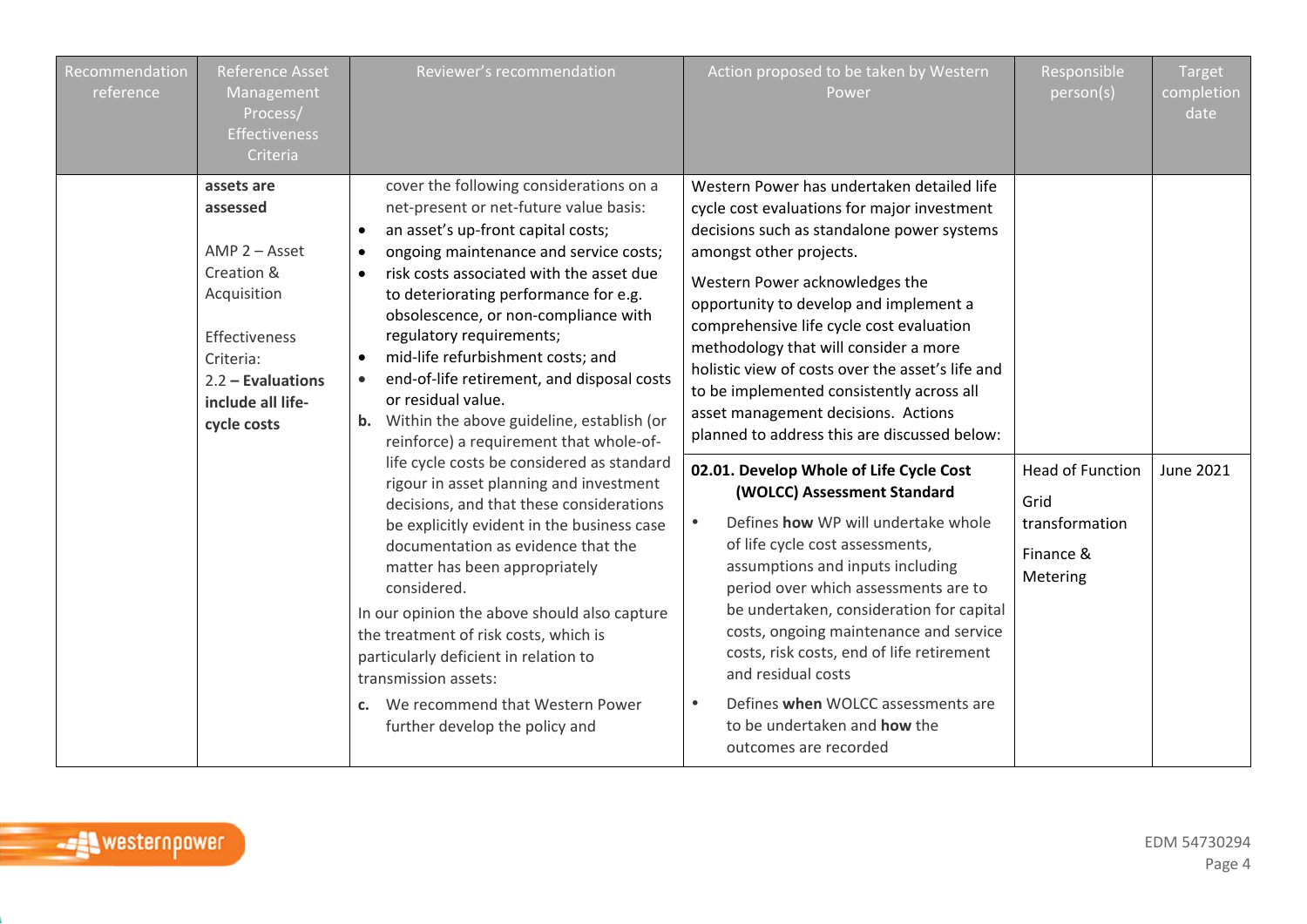| Recommendation<br>reference | <b>Reference Asset</b><br>Management<br>Process/<br>Effectiveness<br>Criteria | Reviewer's recommendation                                                                                                                                                                                                                                                                                                                                                                                                                                                                                                                                                                                                                                                                                                                                                                                                                                                                                                                                                                                                                                                 | Action proposed to be taken by Western<br>Power                                                                                                                                                                                                                                                                                                                                                                                                                                                                                   | Responsible<br>person(s)                                                                                                      | <b>Target</b><br>completion<br>date |
|-----------------------------|-------------------------------------------------------------------------------|---------------------------------------------------------------------------------------------------------------------------------------------------------------------------------------------------------------------------------------------------------------------------------------------------------------------------------------------------------------------------------------------------------------------------------------------------------------------------------------------------------------------------------------------------------------------------------------------------------------------------------------------------------------------------------------------------------------------------------------------------------------------------------------------------------------------------------------------------------------------------------------------------------------------------------------------------------------------------------------------------------------------------------------------------------------------------|-----------------------------------------------------------------------------------------------------------------------------------------------------------------------------------------------------------------------------------------------------------------------------------------------------------------------------------------------------------------------------------------------------------------------------------------------------------------------------------------------------------------------------------|-------------------------------------------------------------------------------------------------------------------------------|-------------------------------------|
|                             |                                                                               | procedural requirements of investment<br>governance so that:<br>The principles of the quantification of<br>$\bullet$<br>risk as outlined in the Risk-Based<br>Planning Methodology be embedded as<br>standard planning practice for all<br>transmission asset renewal and capacity<br>upgrade planning assessments;<br>All business case evaluations of network<br>asset investments in the transmission<br>network include a quantitative<br>evaluation of pre and post investment<br>risk outcomes and measurable benefits<br>as required by the Investment<br>Governance Framework; and<br>That greater rigour be applied in the<br>Investment Gate Approval process to<br>ensure that quantified and monetised<br>network asset risk assessments become a<br>key feature of business cases.<br>Combined, the above will ensure that the<br>expected economic impacts as well as the<br>financial impacts of any proposed investment<br>are considered and understood and will<br>facilitate objective risk-based optimisation of<br>the network investment portfolio. | Defines how WOLCC assessments are<br>$\bullet$<br>maintained over the asset life cycle<br>Details how safety, environment,<br>$\bullet$<br>reliability (security and capacity) risk<br>costs are to be applied in WOLCC<br>assessments to ALL asset management<br>decisions<br>02.02. Deploy and implement WOLCC<br><b>Standard</b><br>Roll out WOLCC Standard to all<br>$\bullet$<br>responsible for implementation<br>Update Asset Management System and<br>$\bullet$<br><b>Investment Evaluation Manual (as</b><br>applicable) | <b>Head of Function</b><br>Grid<br>Transformation<br>Asset<br>Performance<br>Engineering &<br>Design<br>Finance &<br>Metering | October<br>2021                     |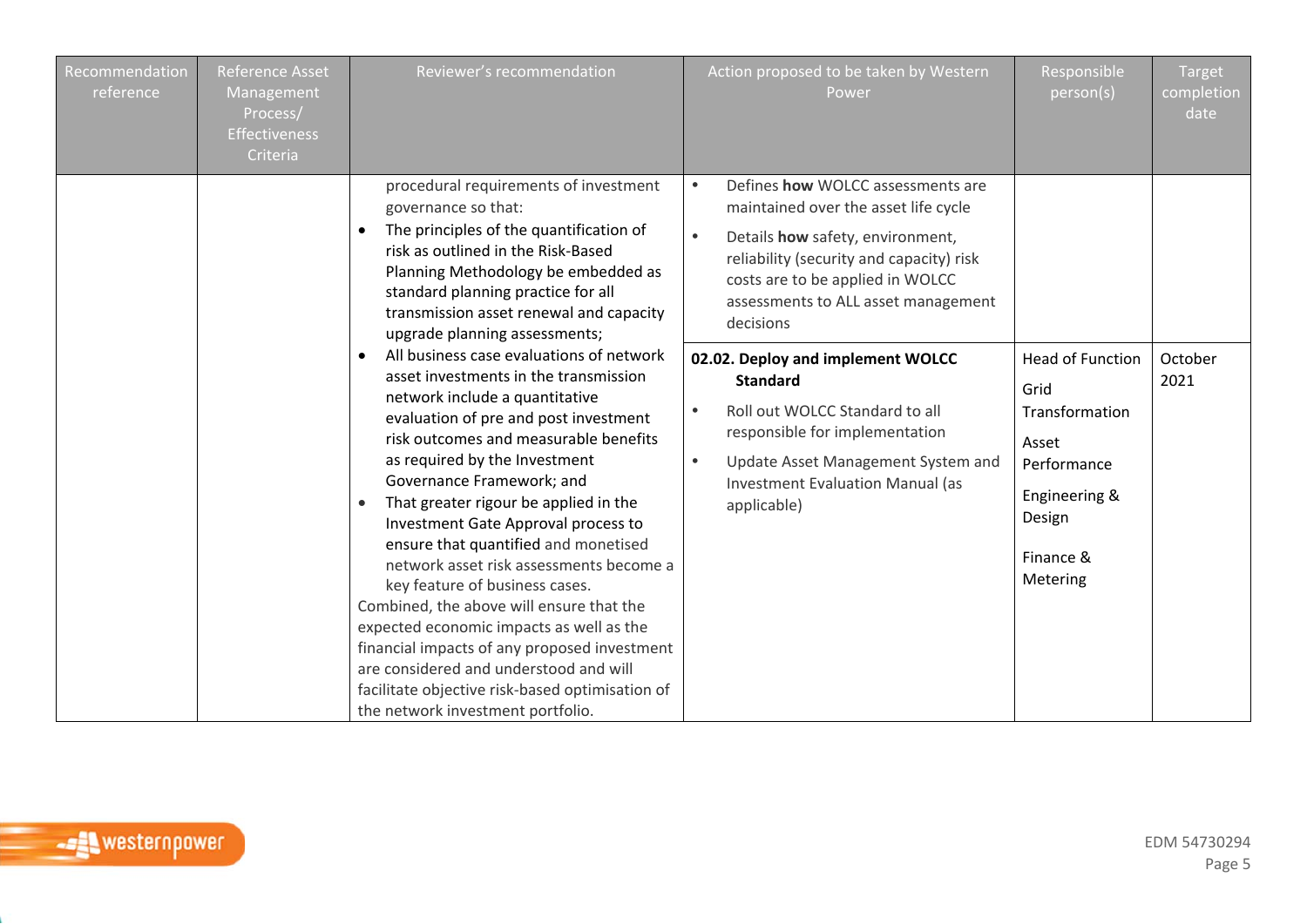| Recommendation<br>reference | Reference Asset<br>Management<br>Process/<br><b>Effectiveness</b><br>Criteria                                                                                                                                                                                                                                 | Reviewer's recommendation                                                                                                                                                                                                                                                                                                                                                                                                                                                                                                                                                                                                                                                                                                                                                                                           | Action proposed to be taken by Western<br>Power                                                                                                                                                                                                                                                                                                                                                                                                                                                                                                                                                                                                                                                                                                                                        | Responsible<br>person(s)                                 | <b>Target</b><br>completion<br>date |
|-----------------------------|---------------------------------------------------------------------------------------------------------------------------------------------------------------------------------------------------------------------------------------------------------------------------------------------------------------|---------------------------------------------------------------------------------------------------------------------------------------------------------------------------------------------------------------------------------------------------------------------------------------------------------------------------------------------------------------------------------------------------------------------------------------------------------------------------------------------------------------------------------------------------------------------------------------------------------------------------------------------------------------------------------------------------------------------------------------------------------------------------------------------------------------------|----------------------------------------------------------------------------------------------------------------------------------------------------------------------------------------------------------------------------------------------------------------------------------------------------------------------------------------------------------------------------------------------------------------------------------------------------------------------------------------------------------------------------------------------------------------------------------------------------------------------------------------------------------------------------------------------------------------------------------------------------------------------------------------|----------------------------------------------------------|-------------------------------------|
| REC:03/2020                 | $AMP 12 - Review$<br>of AMS<br><b>Effectiveness</b><br>Criteria:<br>$12.1 - A$ review<br>process is in place<br>to ensure the asset<br>management plan<br>and the asset<br>management<br>system described<br>in it remain<br>current                                                                          | We recommend that Western Power<br>demonstrate a sustainable approach to<br>maintaining the currency of documents in<br>the asset management system, update the<br>asset management system description and<br>processes accordingly, and resource and<br>implement the required changes. An<br>appropriate SMART performance metric<br>demonstrating year-on-year management of<br>documents and document currency should<br>also be developed and monitored.<br>To satisfy the requirement of this criteria it<br>would normally be expected that the<br>following should exist:<br>Evidence of implementation and<br>monitoring of the Corrective Action Plan<br>in ISO 55001 Assessment Findings and<br>Corrective Action Plan 2019;<br>Understanding of existing review cycles<br>and basis including impact on | Western Power acknowledges the<br>improvements possible in management of<br>the documented information within its AMS<br>and has a plan in place to implement these<br>improvements. This plan is in its second year<br>of implementation. Aligned with the<br>recommendations, Western Power will<br>undertake the following actions:<br>03.01. Refine the standard for management<br>of AMS documented information.<br>Defines which AMS documents need to<br>$\bullet$<br>be "maintained" or "retained"<br>Defines what are the minimum<br>$\bullet$<br>requirements for management of<br>documented information over their life<br>cycle including roles and<br>responsibilities. This will include the<br>definition of review cycles/ triggers for<br>AMS documented information | <b>Head of Function</b><br>Asset<br>Performance<br>(AMS) | <b>June 2021</b>                    |
|                             | dependencies for changing review cycles;<br>Evidence of reviews and maintenance of<br>the currency of documents;<br>All asset management documents and<br>processes reflect the current asset<br>management activities and are approved<br>and published when and as required by<br>the system specification. | 03.02. Deploy and implement a standard for<br>management of AMS documented<br>information<br>Undertake assessment of the currency<br>$\bullet$<br>of AMS documented information<br>Reconfirm the currency or develop a<br>$\bullet$<br>review plan for AMS documented                                                                                                                                                                                                                                                                                                                                                                                                                                                                                                                                               | <b>Head of Function</b><br>Asset<br>Performance<br>(AMS)                                                                                                                                                                                                                                                                                                                                                                                                                                                                                                                                                                                                                                                                                                                               | August<br>2021                                           |                                     |